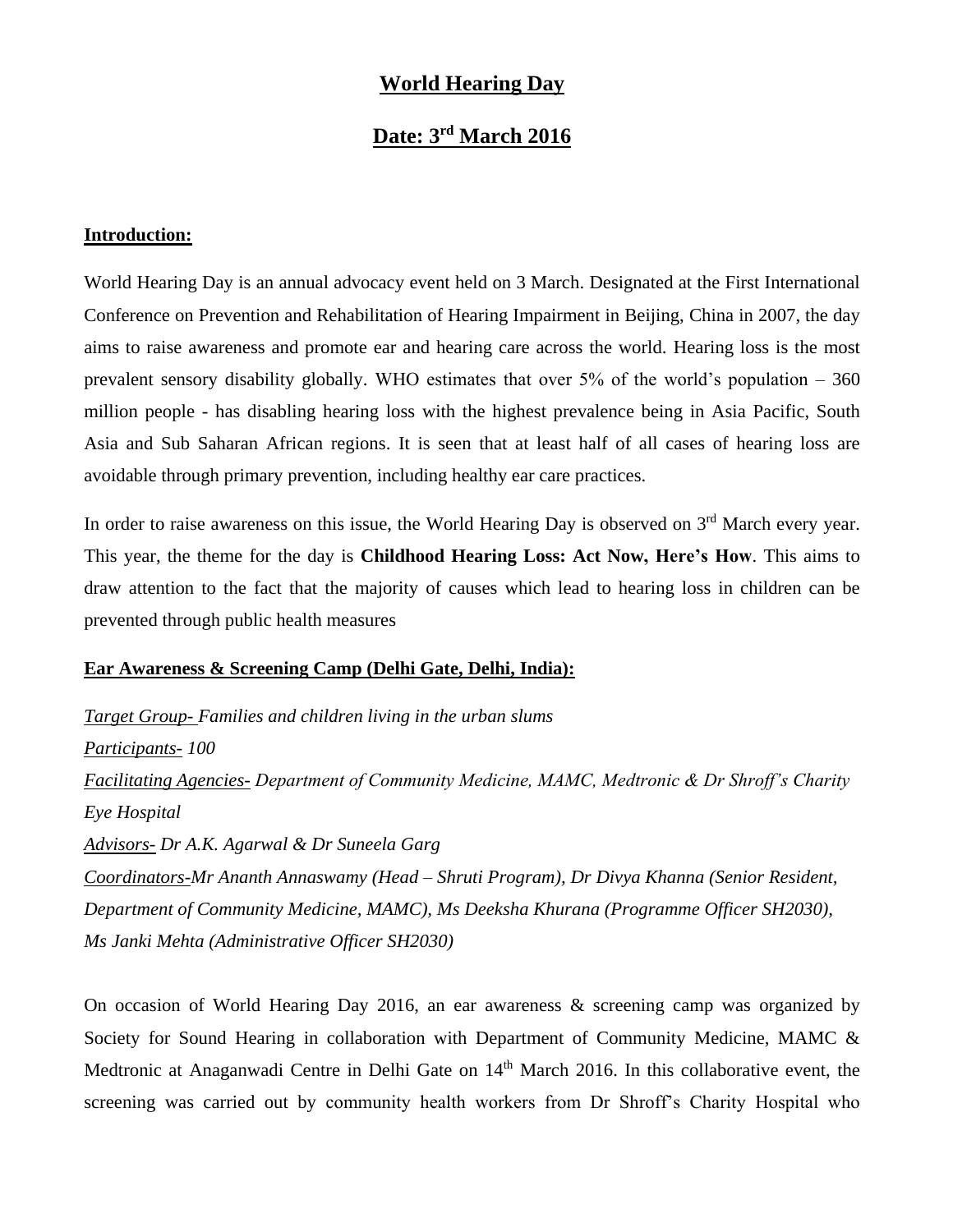screened the beneficiaries using handheld mobile devices. The images of the ear were transferred for diagnosis to the ENT specialist at Lok Nayak Hospital, New Delhi.

As part of screening program, 100 beneficiaries were screened. 57% of the people screened were females while 43% were males. The age of the patients varied from less than 1 year to over 70 years. Maximum patients belonged to the age group of 51-60 years (17%). Nearly all the beneficiaries were from Delhi gate and nearby areas.

Out of the total people screened, 53% of the people were found to have some form of ear morbidities.

The outcome of the screening is summarized as below:-



One third of the total patients screened were found to have impacted wax followed by diminishing hearing (15%) and chronic suppurative otitis media (5%).

The age wise distribution of patients as per their ear morbidities is summarized as below:-

| Ear Conditions   $0-1$   $1-2$   $2-5$   6-10 |   |   |   | $11-20$        |                |   | $21-30$   31-40   41-50     | $51-60$ | $ 61-70 $      | $> 70$   All |    |
|-----------------------------------------------|---|---|---|----------------|----------------|---|-----------------------------|---------|----------------|--------------|----|
| <b>CSOM</b>                                   |   |   |   |                |                |   |                             |         |                |              |    |
| <b>Diminished</b>                             |   |   |   |                |                |   | 3                           |         |                | 2            | 15 |
| <b>Hearing</b>                                |   |   |   |                |                |   |                             |         |                |              |    |
| <b>Wax</b>                                    | 4 | 7 | 2 |                | $\overline{2}$ | 2 | $\mathcal{D}_{\mathcal{L}}$ | 5       | $\mathfrak{2}$ |              | 33 |
| impaction                                     |   |   |   |                |                |   |                             |         |                |              |    |
| <b>Normal</b>                                 |   | 3 | 8 | $\overline{4}$ | 13             | 8 | 6                           | 4       |                |              | 46 |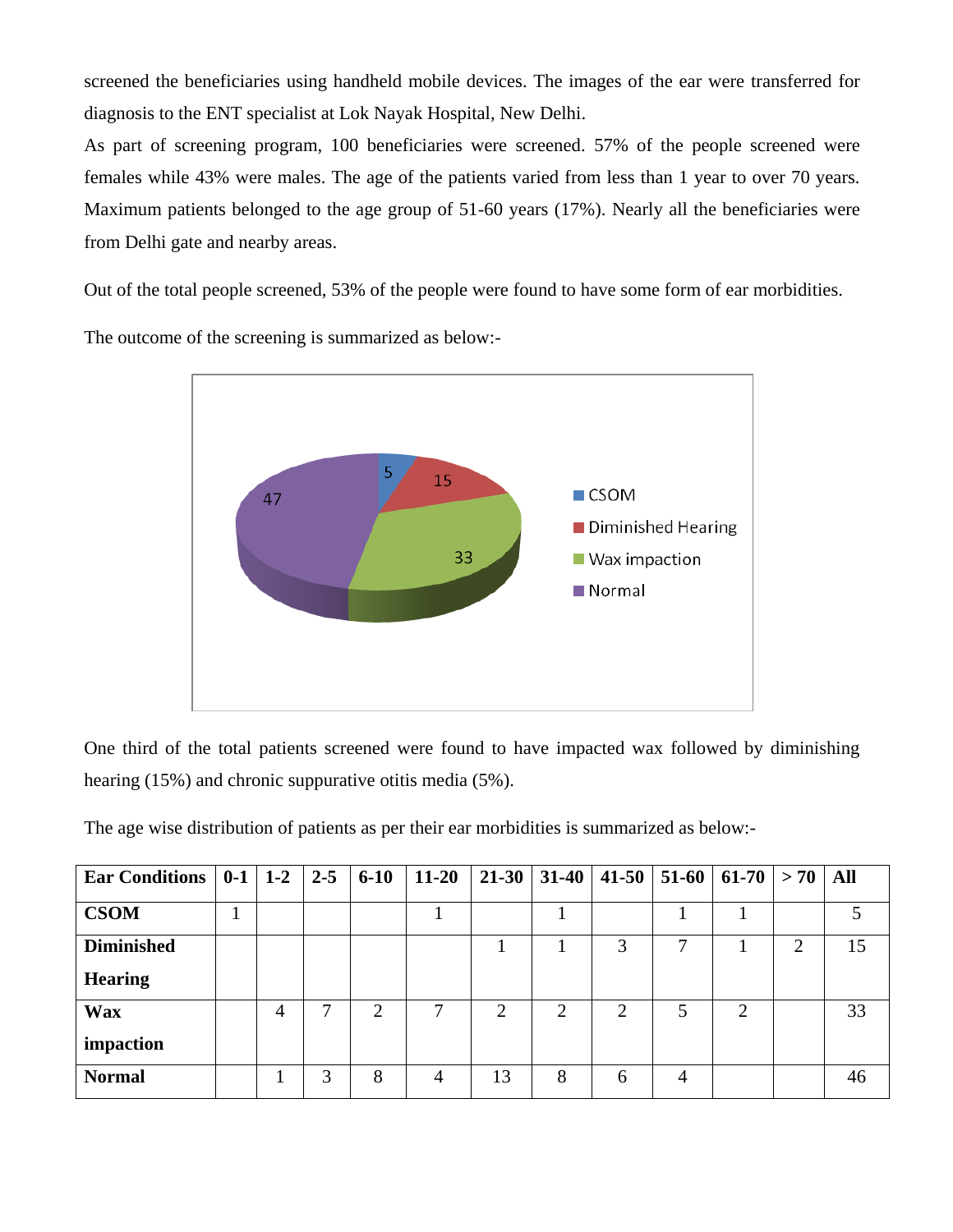| l'otal<br>Grand<br>- - - - | - | 10 | 10 | -<br>≖ | 10<br>the contract of the contract of |  | --<br>$\overline{\phantom{a}}$ |  | 100 |
|----------------------------|---|----|----|--------|---------------------------------------|--|--------------------------------|--|-----|
|                            |   |    |    |        |                                       |  |                                |  |     |

All the beneficiaries screened were counseled by interns from Maulana Azad Medical College, Delhi. The patients who were found to be suffering from ear problems were provided medication free of cost through Department of Community Medicine, MAMC. Twenty percent of the patients required further intervention and were referred to Department of ENT, Lok Nayak Hospital, New Delhi.

A role play was performed by the interns of MAMC to raise awareness about ear care in the community. The content of the talk included commonly encountered ear problems in children, talking about various milestones which can help detect hearing loss in a child and various Do's and Don'ts related to ear care.

Attached are some of the photos taken at the event.







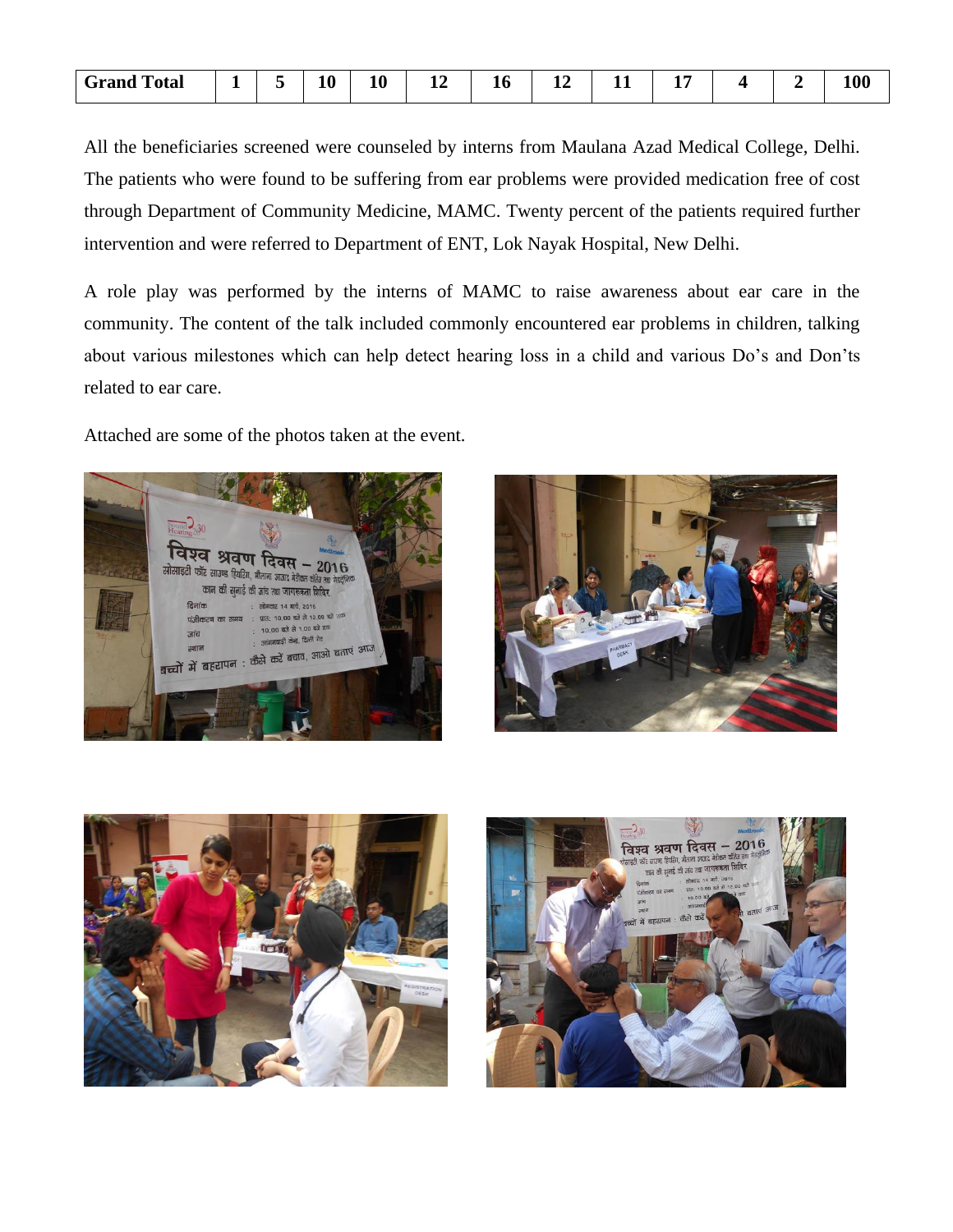

## **Ear Awareness & Sceening Camp (Jangpura, Delhi):**

*Facilitators: Ms Deeksha Khurana (Programme Officer SH2030), Ms Janki Mehta (Administrative Officer SH2030) and Dr Divya Gupta (Senior Resident, Department of ENT, Maulana Azad Medical College)*

*Field assistance: Mr Jatin Aneja*

*Target Group- Families and children living in the slums*

### *Participants: 50*

In order to spread awareness regarding ear and hearing care, a short talk was conducted. The Talk was conducted in a school run by Neev, an educational project of Nav Abhiyan (A grassroot development initiative promoting self- reliance and self esteem). The participating parents and children belong to a low socioeconomic background.

Awareness talks were delivered using IEC material (Including Pamphlets, posters and flipcharts both in Hindi and English) developed by Society of Sound Hearing.

The content of the talk included commonly encountered ear problems in children, talking about various milestones which can help detect hearing loss in a child and various Do's and Don'ts related to ear care. Special mention was given to various factors that can contribute towards hearing loss in a baby and parents were also informed about significance of early screening of children for hearing loss.